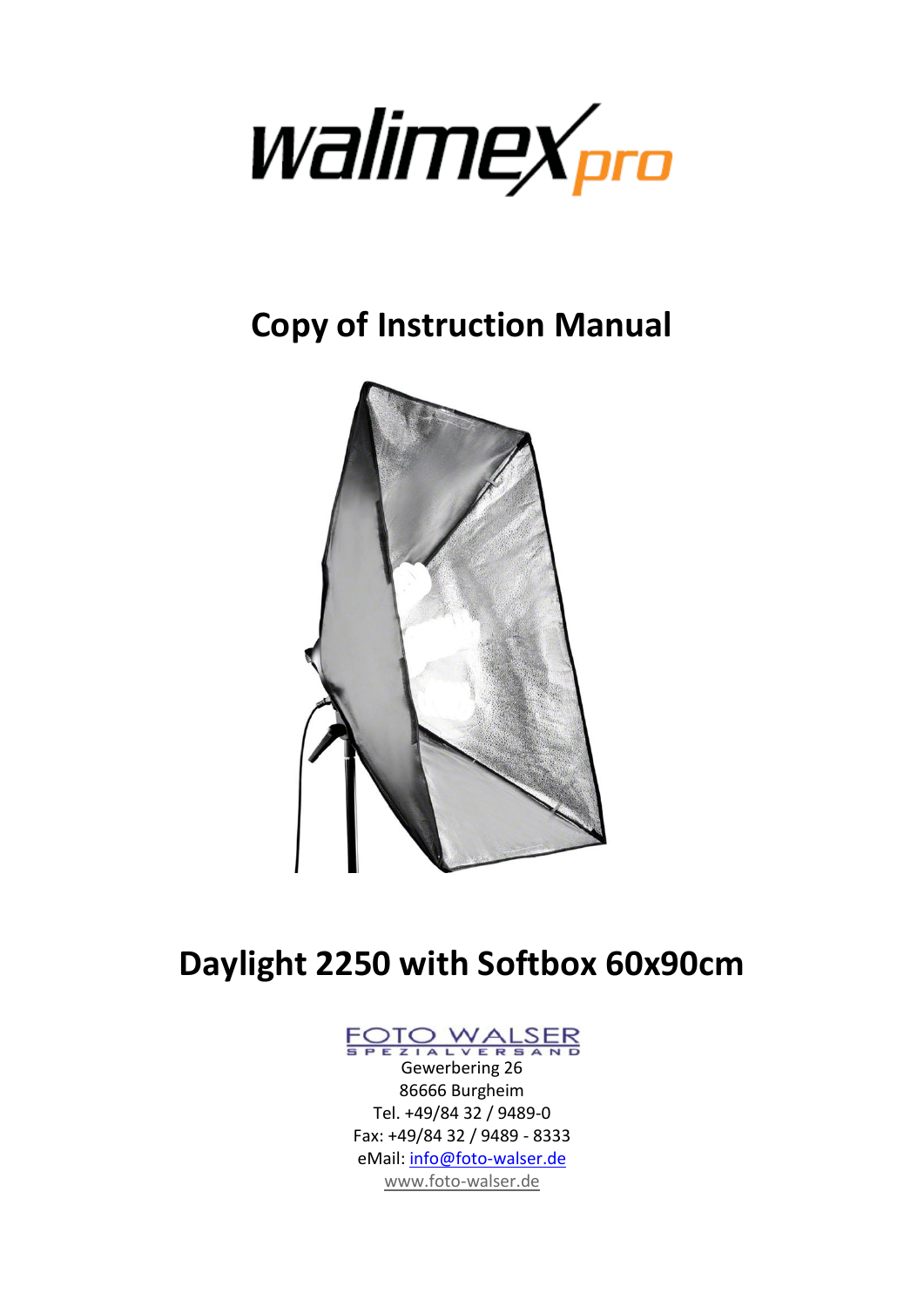## Content

| 1.   |  |
|------|--|
| 1.1  |  |
| 1.2  |  |
| 2.   |  |
| 3.   |  |
| 4.   |  |
| 5.   |  |
| 6.   |  |
| 6.1  |  |
| 6.2  |  |
| 6.3  |  |
| 6.4  |  |
| 6.5  |  |
| 7.   |  |
| 7.1  |  |
| 7.2  |  |
| 8.   |  |
| 9.   |  |
| 10.  |  |
| 10.1 |  |
| 10.2 |  |
| 10.3 |  |
| 10.4 |  |
| 11.  |  |
| 12.  |  |
| 13.  |  |
| 14.  |  |
|      |  |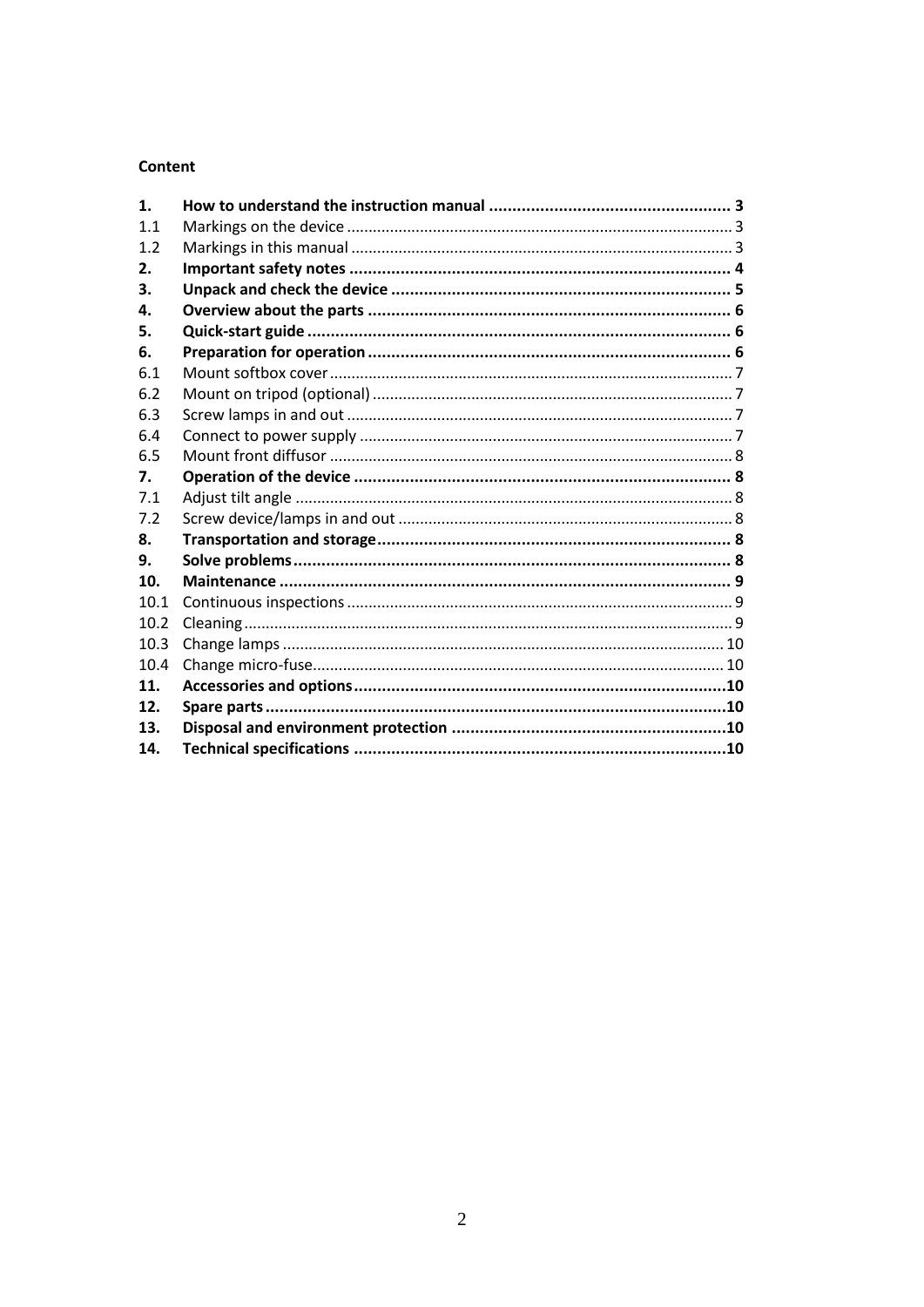Thank you very much for your confidence. We wish you much pleasure and success with your new device.

The walimex Daylight 2250 with Softbox 60x90cm is a powerful, energy-saving continuous light. The device is especially developed for ambitious beginners and professional users in film and studio photography.

The main features of your device as follows:

- $-$  stable light with constant colour temperature
- rotatable and tiltable socket, which fits on every common lamp tripod
- lamps can be switched on and off
- $-$  Softbox approx. 60x90cm
- $-$  reduced heat development through cold light source

## $\blacktriangle$

- **Please read these instructions carefully before using your device for the first time. It includes everything you need to know to avoid physical injuries and damages.**
- **Please pay attention to all safety notes in this instruction manual.**
- **Please keep this manual safe. In case of selling or leaving the device to other persons, please don´t forget to hand this manual over as well.**

#### **1. How to understand the instruction manual**

1.1 Markings on the device



This marking means, that your device meets the safety requirements of all relevant European Directives.



This marking means, that your device should be disposed in the local disposal points.

#### 1.2 Markings in this manual

| <b>Marking</b> | <b>Meaning</b>                                                                                                |  |
|----------------|---------------------------------------------------------------------------------------------------------------|--|
|                | Indicates the handling and consequences of safety notes.                                                      |  |
| <b>WARNING</b> | Indicates a hazardous situation, which, if not avoided, could result in a serious<br>injury or <b>death</b> . |  |
| <b>CAUTION</b> | Indicates a hazardous situation, which, if not avoided, may result in minor or<br>moderate injury.            |  |
| ADVICE:        | Indicates potentially physical damages and other important information in<br>connection with your device.     |  |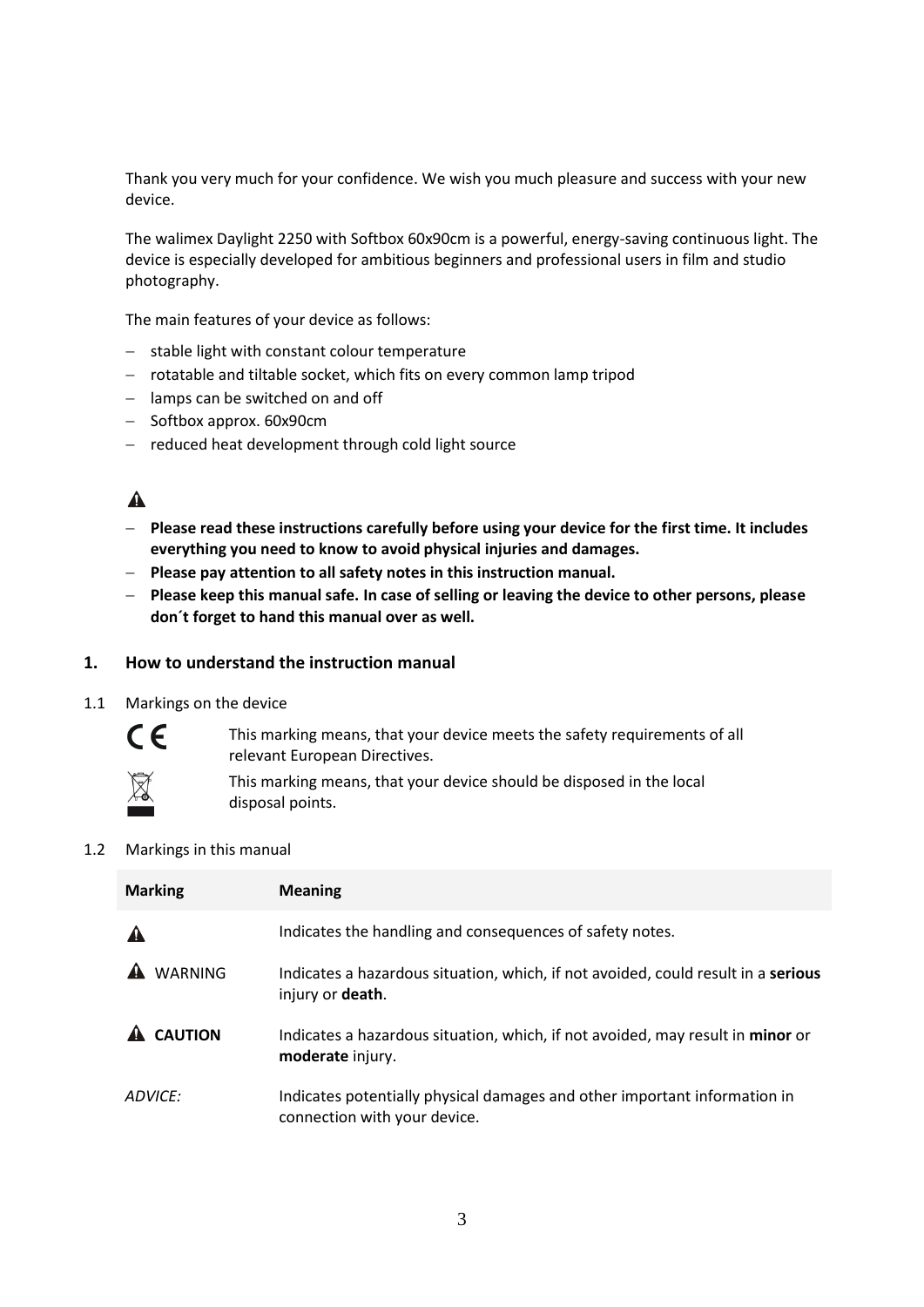## **2. Important safety notes**

## **WARNING**

## **Danger of blinding for eyes**

**The optical radiation of the lamps could blind your eyes and lead to afterimages, if persons and animals look into the lamp directly. This could lead to injuries. Please avoid persons and animals looking into the flash directly.**

## **A** WARNING

**Danger of crashing, entrapment and fire through the falling down of the device The weight of the device is approx. 2,6kg.**

- **Make sure, that the device is always positioned tilt and skid resistant and stored securely.**
- **Keep out of reach of children and animal. They could overturn the device.**
- **Avoid placing cables where they can be tripped over. The device could be overturned.**

# **WARNING**

## **Danger of electric shock, burn hazard**

**Please note, that the device is still connected with the supply voltage even if it is switched off. Just after disconnecting the device from the power supply through pulling out the power cable, the device is actually de-energized.**

- **Switch off your device when it is not in use.**
- **Switch off your device before mounting and maintenance and disconnect from power supply.**
- **Protect your device against unintended switching-on.**
- **Unplug the power cord, if the device is not in use for a long time.**

## **A** WARNING

## **Danger of electric shock, fire through short-circuit**

**A short-circuit could be caused through defect cables and through humidity or moisture. A shortcircuit can warm up the conductors, so that there isolation will melt or even melt thoroughly. This could lead to fire.**

- **Please just use the original cables, which are included in delivery. They are aligned for your device and guarantee the necessary safety for you and your device.**
- **Don´t operate the device with wet hand or feet.**
- **Operate the device only in dry rooms.**
- **Don´t operate the device outdoors.**
- **Please only follow this instruction manual for cleaning the device.**
- **Make sure, that cables and conductors won´t be damaged. Damages could be caused through heat impact, chemical influence or through mechanical impacts as rubbing, bending, tearing, rolling over or nibbling animals.**
- **Prevent your device for falling-off. In case of falling-off, please let an electrician check the device before switching on again.**
- **If your device should be damaged or defect or if you notice a burning smell: Disconnect the power supply by pulling out the power cord immediately. Never operate your device with damaged housing, defect lamps or damaged power cord. Don´t open the device. Never repair the device on your own. The device should only be repaired by electricians.**
- **Please follow this instruction manual for maintaining your device.**
- **Please just use spare parts, which are conform to the required specifications. See** *Technical Specifications***.**

## **WARNING**

#### **Fire danger through overheating**

**The accessories can overheat, if it does not comply with the necessary specifications. The device itself, accessories and easily inflammable materials in close distance could catch fire.**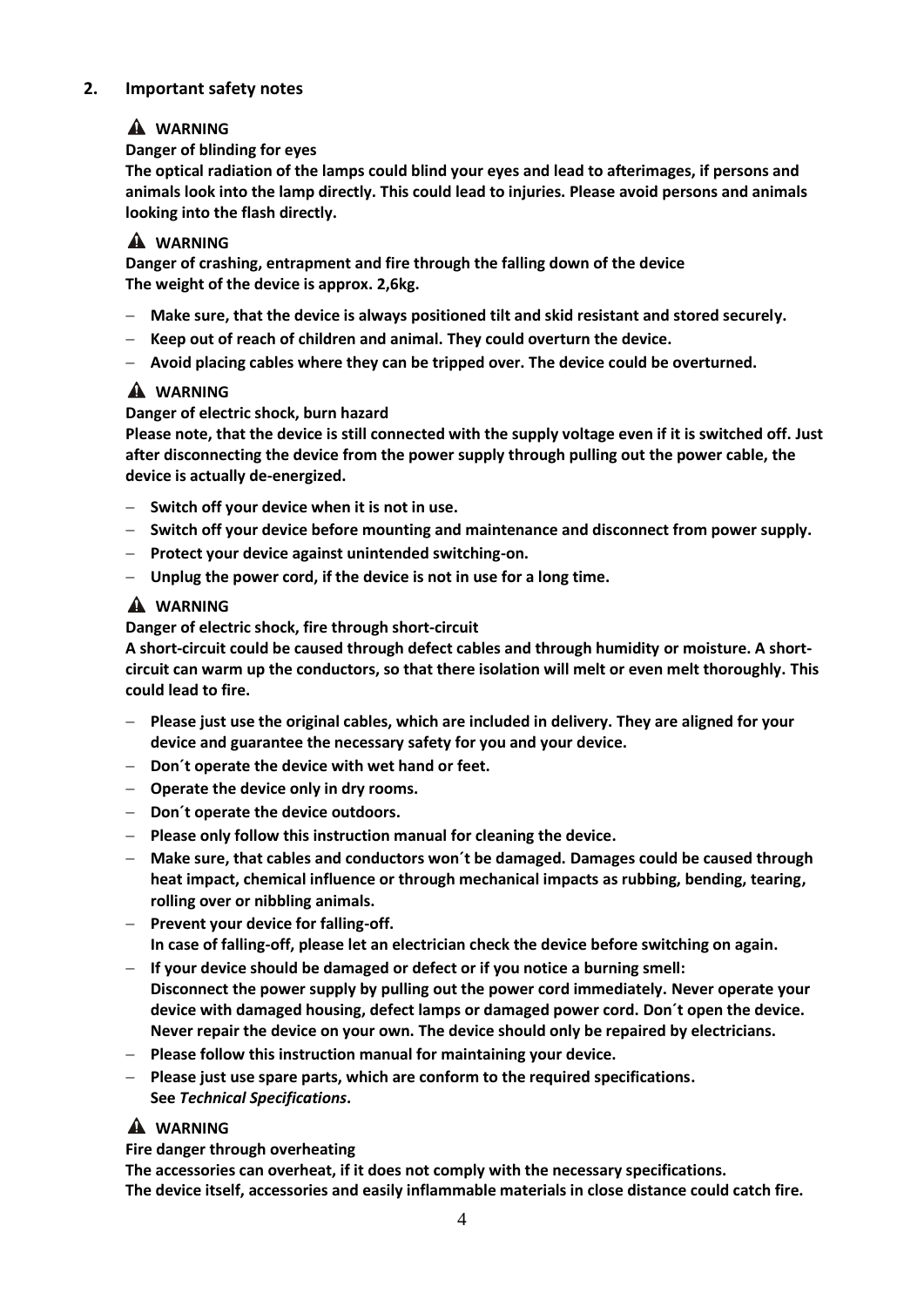- **Please just use accessories and spare parts, which are conform to the required specifications. See** *Technical Specifications***.**
- **Lamps, which are damaged or deformed through heat, should be exchanged immediately.**
- **Remove easily inflammable materials, which are in close distance to the device.**

## **A** CAUTION

**Danger of burning on hot parts The lamps could heat up up to 100°C.**

- **Don´t touch the parts during operation and cooling down.**
- **Please cool down your device completely before starting any mounting or maintenance arrangements.**

#### **WARNING**

**Danger of cutting and splitting through breaking lamps,**

**possible discolouration on the lamps**

**Lamps can break and split, when they fall down.**

**Even small residues of skin oil on the lamps could lead, due to the high heat impact, to the splitting of the lamp. Broken glass could hurt eyes and skin.**

- **Please handle the lamps with care to avoid bursting.**
- **Don´t touch the lamps with bare hands. Just touch the lamp at the plastic socket or wear clean cotton gloves or use a clean cloth.**
- **Avoid touching the flash tube accidentally when mounting or changing accessories.**
- **Only use lamps, which comply with EN 60357 Page 3155.**

#### **3. Unpack and check the device**

- Please unpack the device carefully.
- Please check, if the delivery is complete:
	- o 1 x Daylight
	- o 1 x Softbox Cover
	- o 1 x Front Diffusor
	- o 5 x Rods for Softbox Cover
	- o 5 x Lamps á 85 Watt
	- o 1 x Instruction Manual in German and English.
- Please check, if the delivery is undamaged. *ADVICE: If the delivery should be incomplete or damaged, please contact info@foto-walser.de or our service hotline with the telephone number +49 84 32 / 9489-0.*

*ADVICE: We reserve the right to make technical and optical modifications in the course of product improvement.*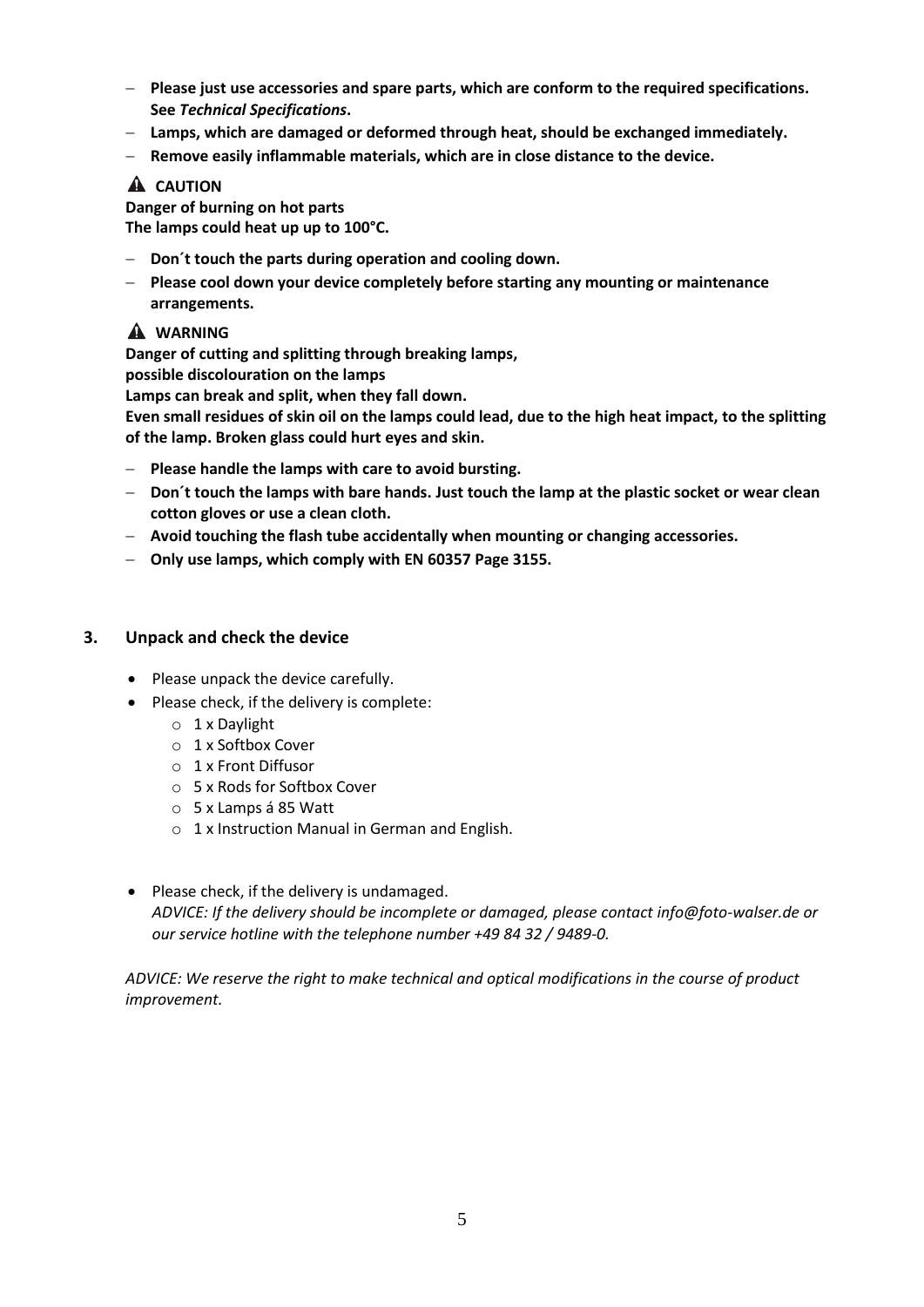#### **4. Overview about the parts**

- 1. Housing
- 2. On/off switch
- 3. Fuse holder
- 4. Power cord
- 5. Locking lever tilt angle
- 6. Locking lever tripod mount
- 7. Softbox cover
- 8. Light bulb
- 9. Front diffuser





## **5. Quick start guide**

#### *ADVICE:*

*The detailed instruction for the following operations can be found in the respective chapters in this instruction manual.* 

*Keep the sequences of the following operation steps when using the device for the first time to avoid damages on the device.*

#### **WARNING**

#### **Please note the safety notes in the respective chapters throughout operation.**

1

- Mount softbox cover.
- Mount on tripod (optional).
- Screw lamps in and out.
- Adjust tilt angle.
- Connect to power supply.
- Switch lamps on and off.

#### **6. Preparation for operation**

6.1 Mount softbox cover

#### **WARNING**

#### **Danger of cutting and splitting through breaking lamps**

- Unfurl the softbox cover on a soft surface (e.g. blanket) and put the Daylight carefully in the center.
- Open the Velcro fastener on the softbox cover.
- Put the rods into the provided holes at the edges of the Daylight.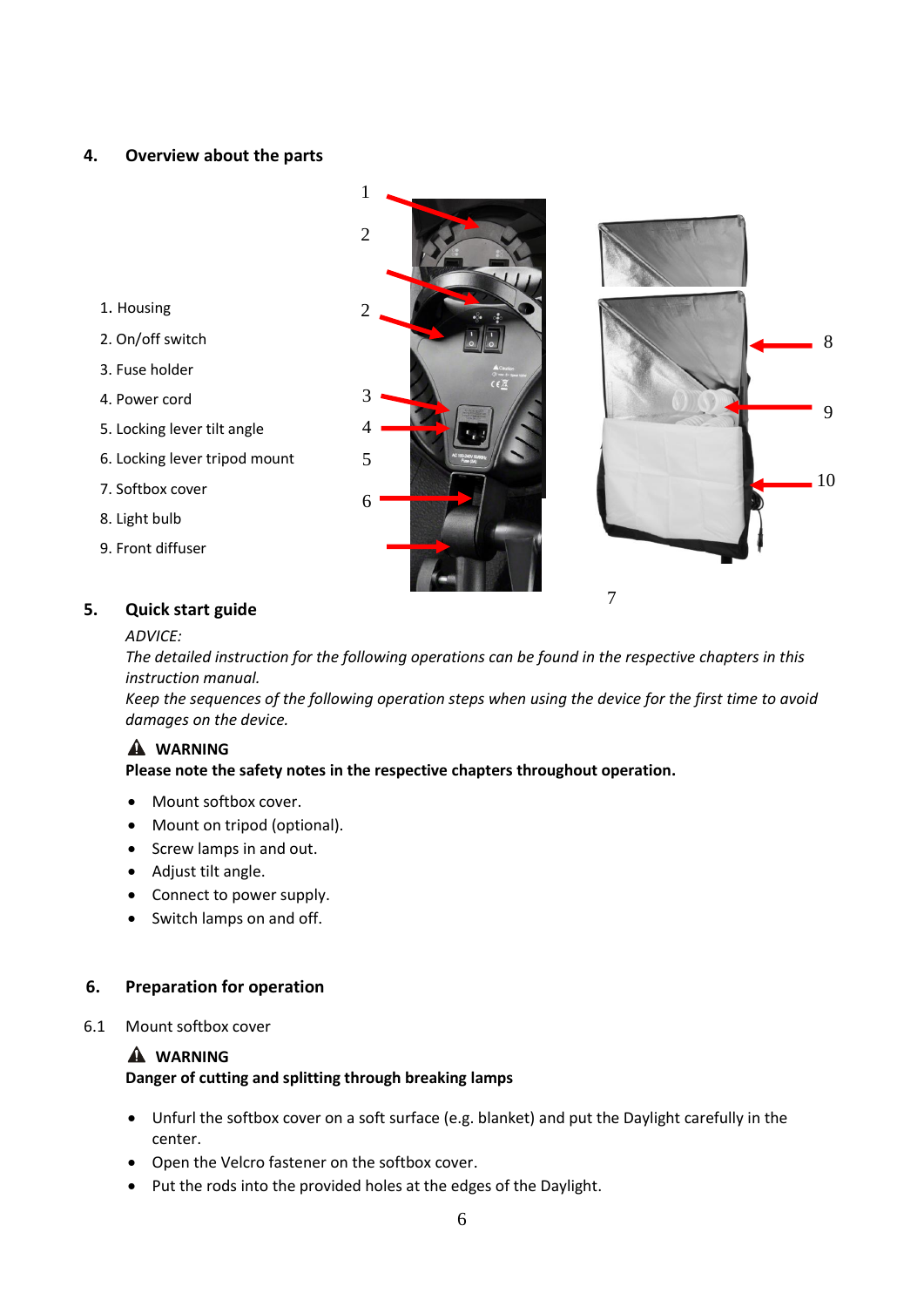- Put the rods into the opposed lugs at the edges of the Daylight (depending on the type, the rods can also me fixed into the softbox cover).
- Close the open softbox ends with the Velcro fastener.





Lugs on the Softbox

#### 6.2 Mount on tripod (optional)

*ADVICE: Please note the user information of the tripod manufacturer.*

## **WARNING**

**Select a tripod of suitable weight and dimensions. See** *Technical specifications***. Make sure, that the tripod with the mounted device has a tilt and skid resistant stand.**

- Loose locking screw.
- Mount the device with the holder on the tripod.
- Tighten locking screw.
- 6.3 Screw lamps in and out

## **WARNING**

#### **Danger of cutting and splitting through breaking or bursting lamp Don´t let the lamp fall down.**

**Don´t touch the lamps with bare hands. Just touch the lamp at the plastic socket or wear clean cotton gloves or use a clean cloth.**

*ADVICE: Possible discolouration through burn marks on the lamps.*

- Switch off device. See *Switch the device on and off*.
- Disconnect from power supply: Demount power cord.
- Let the device cool down. **A** CAUTION! Danger of burning on lamps. Let the device cool down for approx. 25 minutes.
- Screw in lamps: Screw the lamps carefully into the sockets. **WARNING!** Danger of electric shock. Always screw in all 4 lamps as to avoid touching in the sockets, when the device is switched on.
- Screw out lamps: Screw out the lamps carefully and store them securely.
- 6.4 Connect to power supply
	- Switch off device. See *Switch the device on and off*.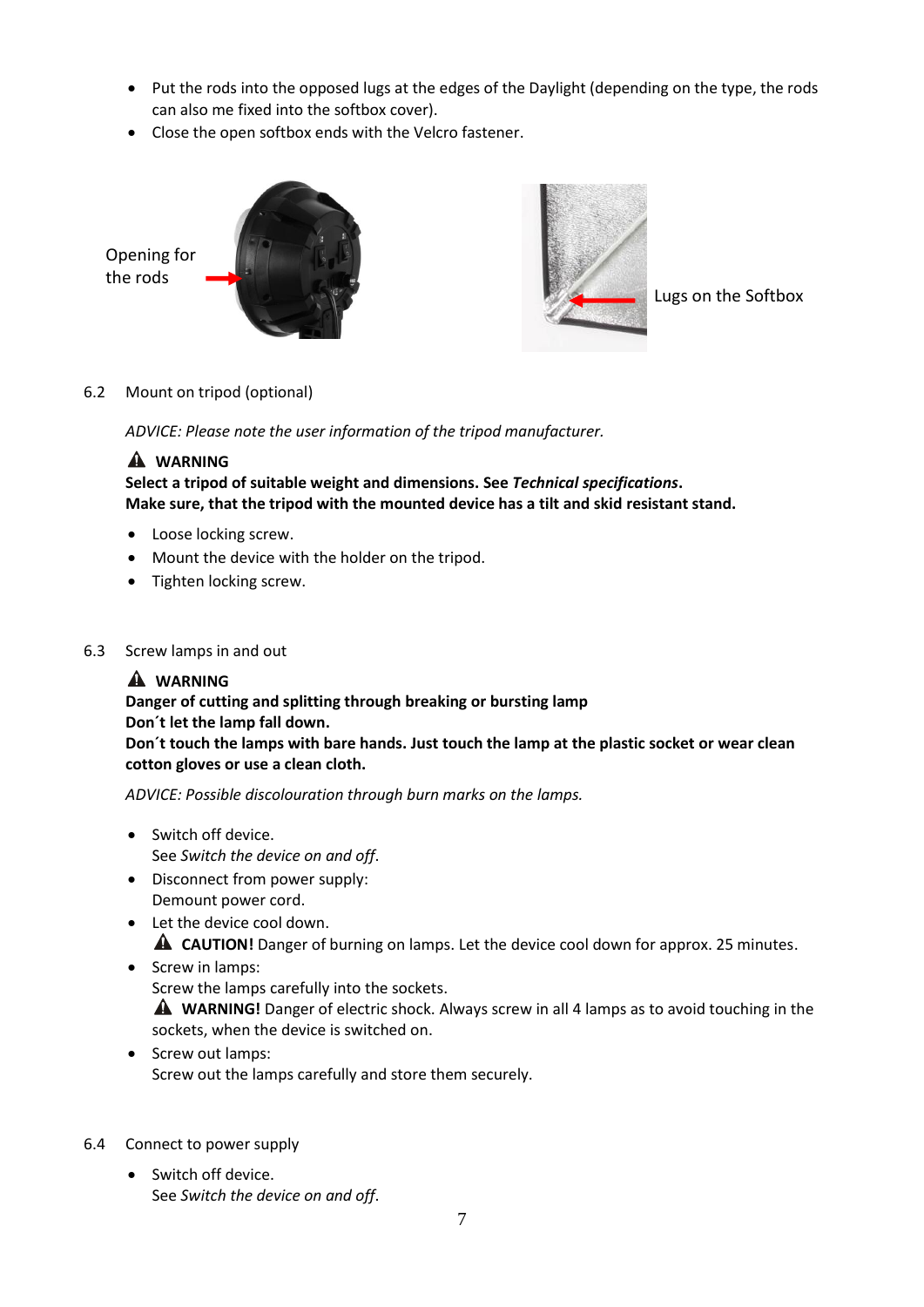- Compare the local power supply with the connected load of the device. See *Technical specifications*. If the values differ, please contact *info@foto-walser.de* or tel. 49 84 32 / 9489-0.
- Connect the power cord with the socket on the device and with the power socket.
- 6.5 Mount front diffusor
	- Put the front diffusor over the Softbox

## **7. Operation of the device**

- 7.1 Adjust tilt angle
	- Open tilt lever.
	- Adjust the required tilt angle.
	- Tighten tilt lever.
- 7.2 Switch device/lamps on and off
	- Switch on device:
		- Set On/Off tappet switch on I.
		- The device is ready for operation.
		- The lamp lights up.
	- Switch off device:
		- Set On/Off tappet switch on O.
		- The lamp goes out.

## **8. Transportation and storage**

- Switch off device. See *Switch the device on and off*.
- Let the device cool down completely. **A** WARNING! Danger of burning through hot parts. Let the device cool down completely.
- Screw out lamps. See *Screw lamps in and out*.
- Demount power cord.
- Clean the device if necessary. See *Cleaning*.
- Put the device and all demounted elements in one carton and carry and store them according to the requirements in the technical specifications. See *Technical specifications*.

#### **9. Solve problems**

| Problem                              | Possible reason                                      | Remedy                                          |
|--------------------------------------|------------------------------------------------------|-------------------------------------------------|
| Device is switched<br>on, but has no | Power cord is not plugged<br>or plugged in incorrect | Plug in power cord correctly                    |
| function                             | Micro-fuse is defect                                 | Change micro-fuse, see Change micro-fuse        |
| Lamps do not light<br>up             | Lamps are switched off                               | Switch on lamps, see Switch lamps on and<br>off |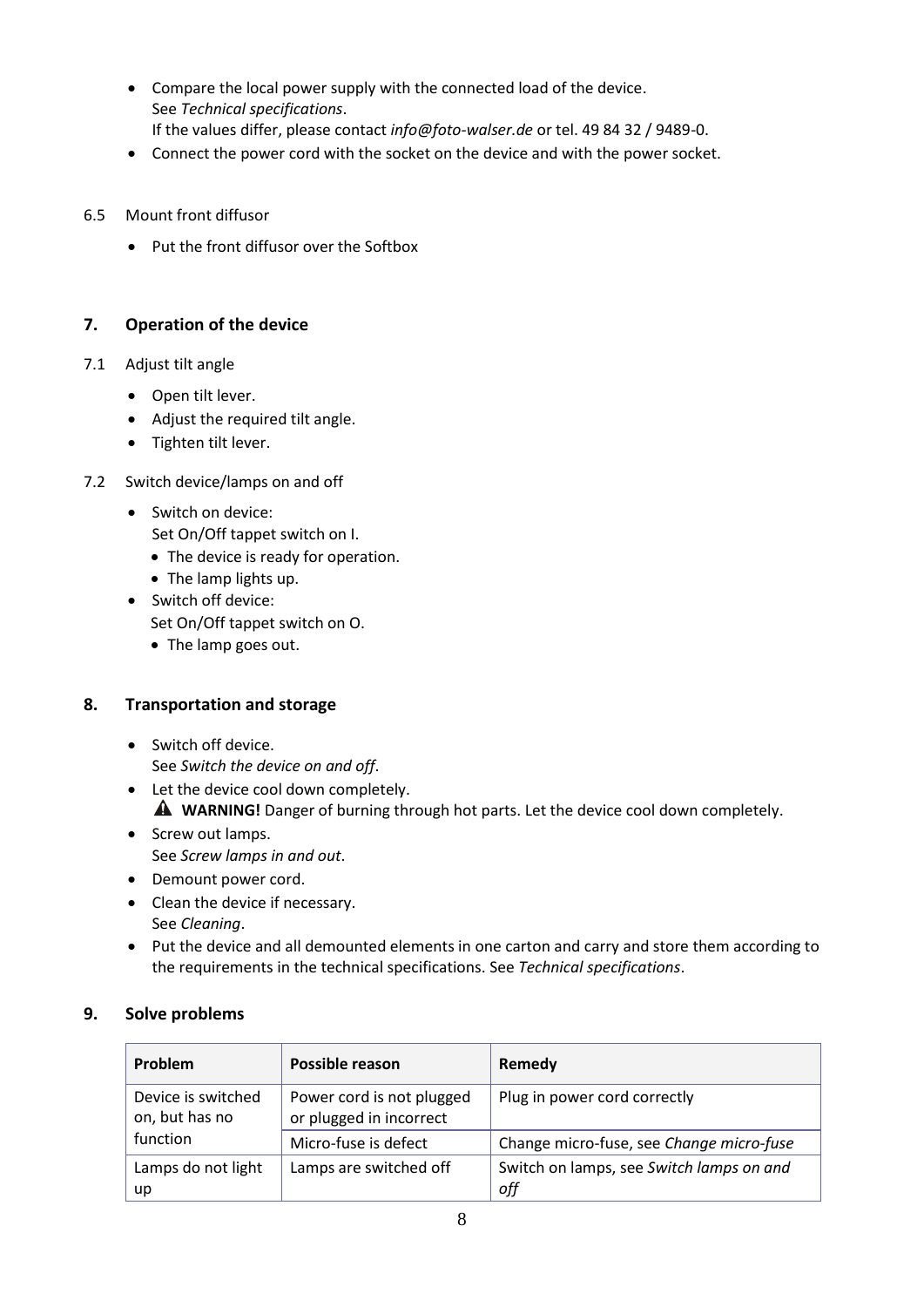| Problem       | Possible reason                                 | Remedy                                                                            |
|---------------|-------------------------------------------------|-----------------------------------------------------------------------------------|
|               | Lamps are defect                                | Change lamps, see Screw lamps in and out                                          |
| Softboxmantel | Cannot be stretched                             | Check the lugs at the softbox cover and the<br>opening for the rods on the device |
|               | Cannot be stretched; rods<br>cannot be inserted | Open the Velcro fastener at the softbox<br>cover                                  |

## **10. Maintenance**

#### 10.1 Continuous inspections

| What you should do?                                                                                                                                             | <b>Before every</b><br>operation |
|-----------------------------------------------------------------------------------------------------------------------------------------------------------------|----------------------------------|
| Check all cables and plugs for damages                                                                                                                          |                                  |
| In case of damage:<br><b>A WARNING!</b> Danger of electric shock and fire through short-circuit. The<br>device should be repaired by an electrician immediately | x                                |
| Check, if the socket of the lamps is firmly                                                                                                                     |                                  |
| In case of damage:                                                                                                                                              |                                  |
| <b>A</b> WARNING! Danger of electric shock and fire through short-circuit. The                                                                                  |                                  |
| device should be repaired by an electrician immediately                                                                                                         |                                  |

#### 10.2 Cleaning

## **WARNING**

**Danger of cutting and splitting through breaking or bursting lamps.**

#### **WARNING**

**Danger of electric shock**

- **The contact with moisture or water should be avoided.**
- **Unplug the power cord before cleaning the device.**

*ADVICE: Just use the following specified cleaning supplies.* 

| Daylight 2250<br>with Softbox | Cleaning                                                                                                                                               |
|-------------------------------|--------------------------------------------------------------------------------------------------------------------------------------------------------|
| Housing                       | Use a microfiber cloth to remove light and stubborn dirt                                                                                               |
| Lamps                         | Wipe off with dust brush or dry, soft cloth<br>ADVICE:<br>Don't clean the lamps with water. Even small residues on the lamps<br>could lead to bursting |
| Softbox cover                 | Use a wet microfiber cloth if necessary                                                                                                                |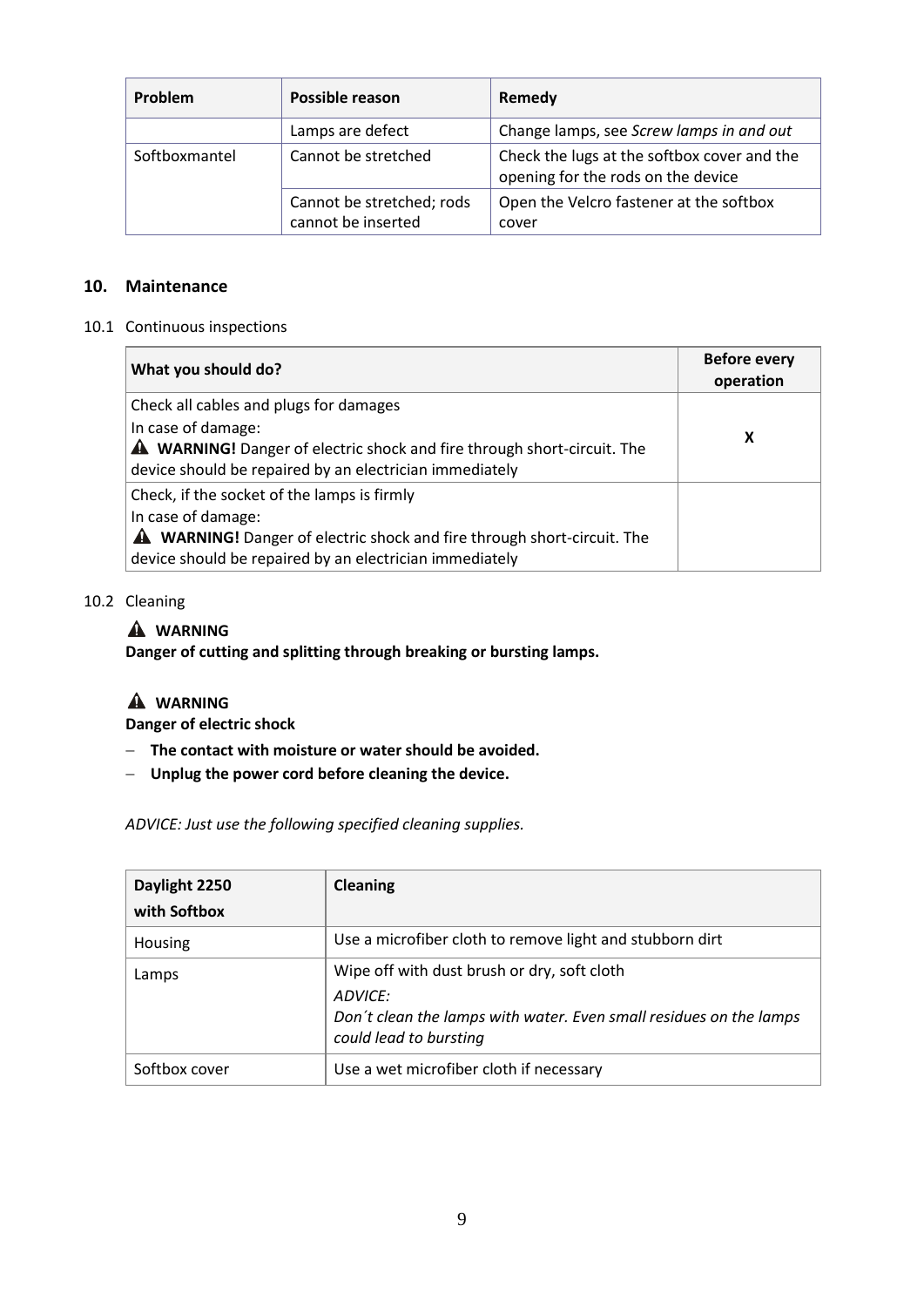#### 10.3 Change lamps

## **WARNING**

**Please just use lamps, which are conform with the required specifications. See** *Technical specifications***.**

• Screw lamps in and out. See *Screw lamps in and out*.

#### 10.4 Change micro-fuse

## **WARNING**

**Danger of electric shock and fire through short-circuit**

**A micro-fuse, which is not conform with the required specifications, doesn´t protect against the overloading of the device.** 

**Please just use a micro-fuse, which is conform with the required specifications. See** *Technical specifications***.**

- Switch off device. See *Switch device/lamps on and off*.
- Disconnect from power supply: Unplug power cord.
- Open fuse holder: Screw out the fuse holder.
- Pull out the fuse holder completely out of the slot.
- Take out the old micro-fuse.
- Slide the new micro-fuse into the holder.
- Close the fuse holder as far as it will go.



#### **11. Accessories and options**

You can find extensive accessories for your device in our webshop.

#### **12. Spare parts**

| Part of the device                        | Item number |  |
|-------------------------------------------|-------------|--|
| Lamps (walimex Spiral Daylight Lamp 85 W) | 16314       |  |

#### **13. Disposal and environment protection**

Your device should be disposed free of charge at the local disposal points.